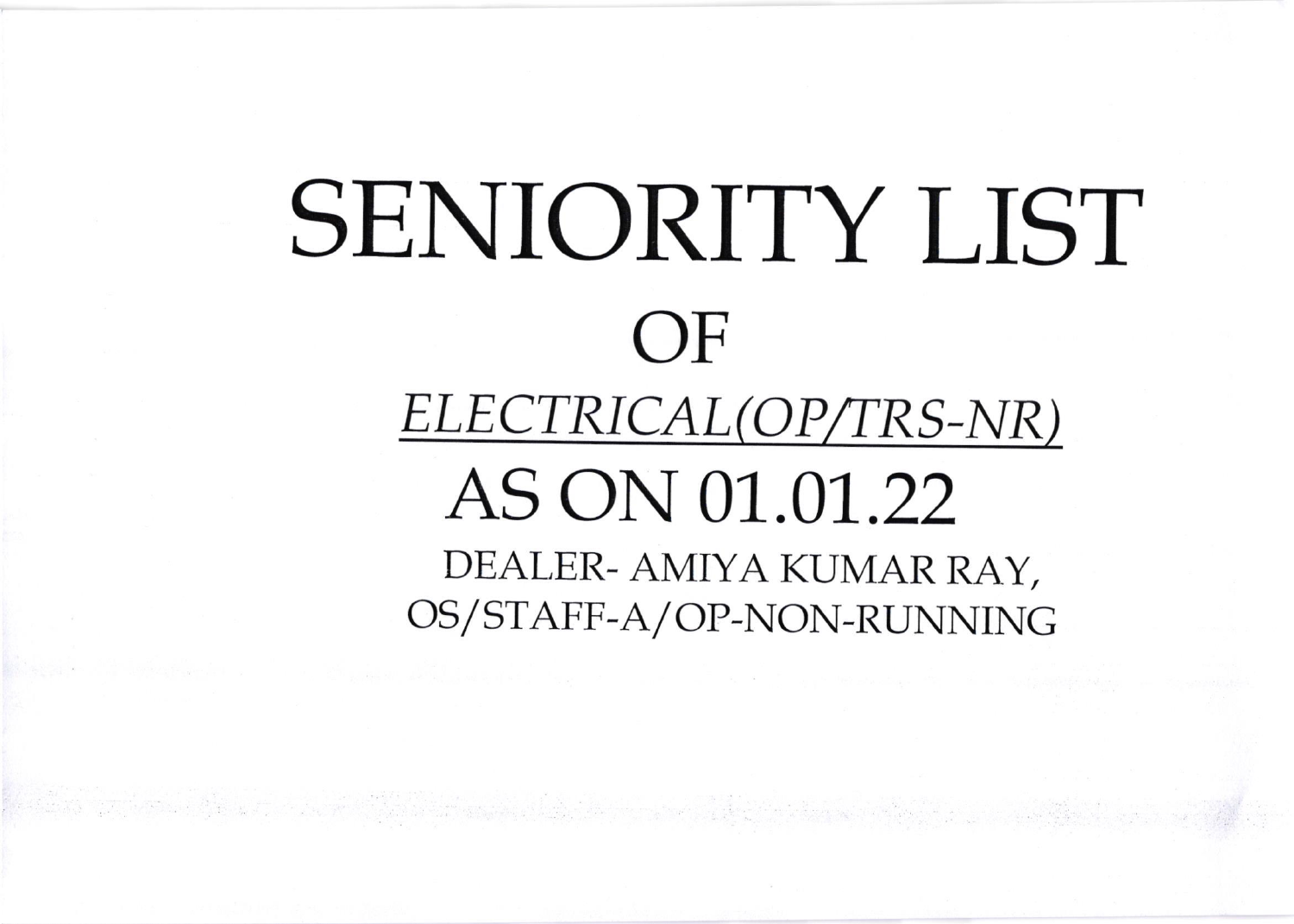## AS ON 01.01 .22 INDEX

| CATEGORY                   |
|----------------------------|
| <b>SSE</b>                 |
| JE                         |
| Sr.Technician              |
| Technician-I               |
| Technician-II              |
| Technician-III             |
| Assistant Loco Shed/Helper |
|                            |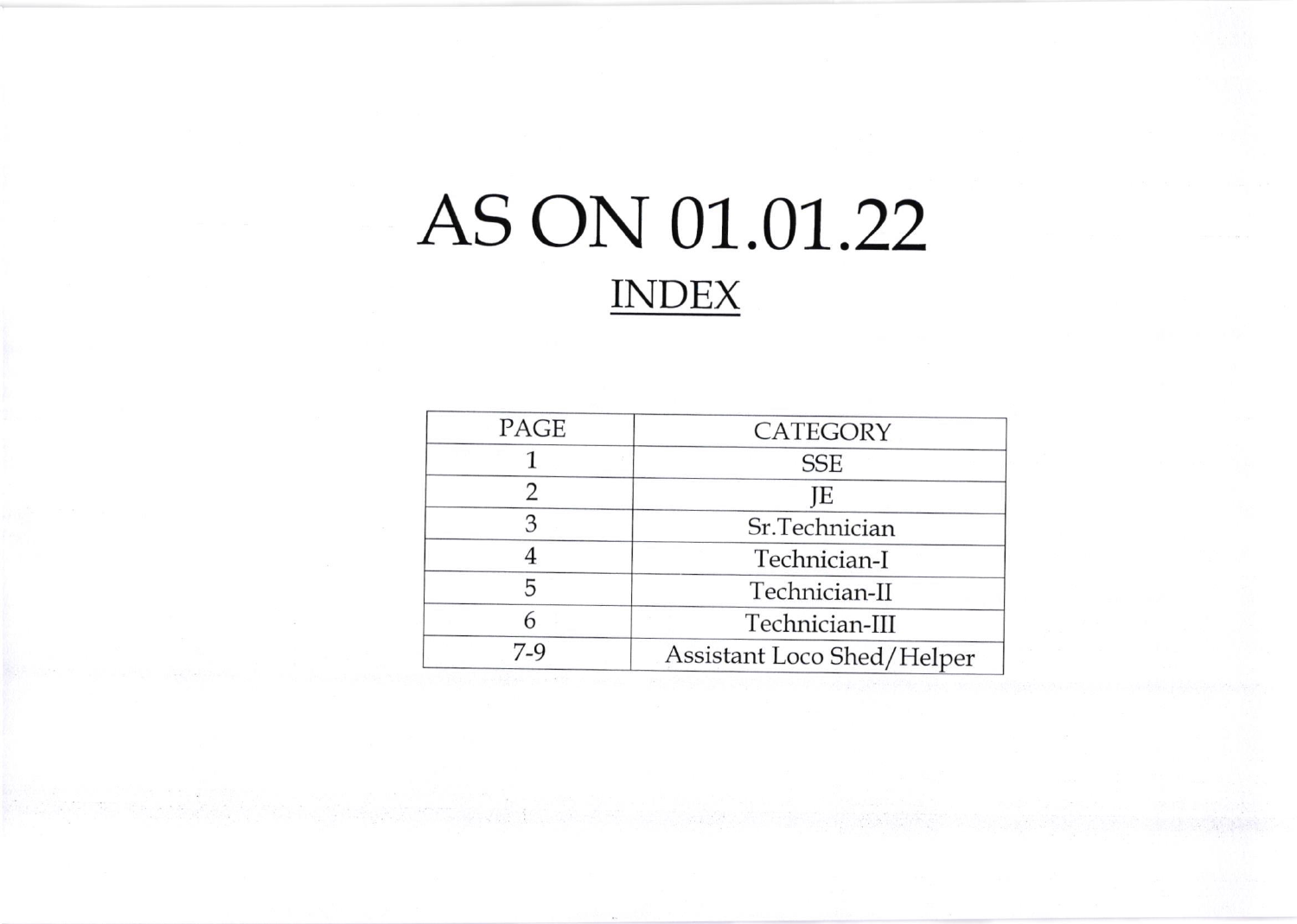#### **East Coast Railway**

As on 01.01.2022

Division: Khurda Road

#### Provisional Seniority list of SSE in PB II (9300-34800) With GP Rs 4600/- (Level-07 as per 7th CPC)

Department: Electrical (OP) / KUR

#### **Sanction Cadre-08**

| Sl. No | PF No. | Name (S/Sri)                      | <b>Qualification</b> | Stn            |           | Comm Date of birth | Initial Appt.<br>Catg. | Initial<br>appt.date   | Date of<br>Regularisation in<br><b>Initial Category</b> | Date of<br>Promotion to<br>the present<br>Grade | Effective date DRQ/DP<br>of seniority   Q/LDCE |            |                              |
|--------|--------|-----------------------------------|----------------------|----------------|-----------|--------------------|------------------------|------------------------|---------------------------------------------------------|-------------------------------------------------|------------------------------------------------|------------|------------------------------|
|        |        | 53107681768 Jogeswar Sabat        | Diploma in<br>Elect. | <b>CON/BBS</b> | UR        | 22.04.73           | $Tr.JE-II$             | 13.10.97               | 13.04.99                                                | 11.05.07                                        | 11.05.07                                       | <b>DPQ</b> | Working at<br><b>CON/BBS</b> |
|        |        | 53107634560 Birendra Kumar Biswal | HSC,<br>Diploma      | <b>BBS</b>     | UR        | 07.05.66           | Tr. Asst.<br>Driver    | 26.04.88               | 04.11.88                                                | 26.02.10                                        | 26.02.10                                       | <b>DPQ</b> |                              |
|        |        | 53104020462 Gajanana Rath         | <b>DEE</b>           | <b>PUI</b>     | <b>UR</b> | 14.04.81           | Tech-III               | 27.12.04               | 24.06.11                                                | 15.04.14                                        | 01.11.13                                       | <b>DPQ</b> |                              |
|        |        | 53104020366 Gati Krushna Das      | <b>DEE</b>           | <b>KUR</b>     | <b>UR</b> | 03.05.76           | ALP                    | 22.04.04               | 24.06.11                                                | 15.04.14                                        | 01.11.13                                       | <b>DPO</b> |                              |
|        |        | 53162120023 Sushanta Chatopadhyay | <b>DEE</b>           | <b>KUR</b>     | UR        | 11.12.77           | Tr. JE                 | 08.03.12               | 22.04.13                                                | 16.06.16                                        | 16.06.16                                       | <b>DPQ</b> |                              |
|        |        | 53104020407 Tofan Ku. Samal       | HSC/ITI              | PUI            | <b>SC</b> | 15.02.83           | Tr. Tech-III           | 28.12.04 /<br>26.08.05 | 26.02.15 as<br>Tr.JE                                    | 20.09.17                                        | 21.09.17                                       | <b>DPQ</b> |                              |
|        |        | 53162120033 Bharat Bhushan Mishra | <b>DEE</b>           | <b>TLHR</b>    | UR        | 31.12.79           | Tr. JE                 | 21.03.12               | 22.04.13                                                | 20.10.20                                        | 20.10.20                                       | <b>DPQ</b> |                              |

Note: 1) The date of birth should not be taken as authentic. Reference should always be made to the entries in the service sheet of the staff concerned.

2) this senioritry list is clearly provisional.

3) The above seniority list should be give n wide publicity amongst the staff concerned. Errors, if any, should be intimated to this office within 30 days (01 month) from the date of publication of the seniority list for verification. Otherwise, it will be treated as final.



Ch. OS/Staff/Admn (OP)

B **Assistant Personnel Officer** Sr. Divl. Personnel Officer/KUR

**KUR** Date: 03.01.2022

Sr. Divl. Personnel Officer/KUR

No-P/Elect/OP/Seniority/SSE/2022

Copy forwarded for information and necessary action to:-

Sr.DEE/OP/KUR, DEE/OP/TLHR at KUR, ADEE/OP/KUR, SSE/TRS(KUR, PUI, BBS), JE/TLHR & Staff concerned for information and necessary action. DC/ECORSC/KUR & DC/ECORSU/KUR, GS/AISCTREA & GS/AIOBCREA for kind information